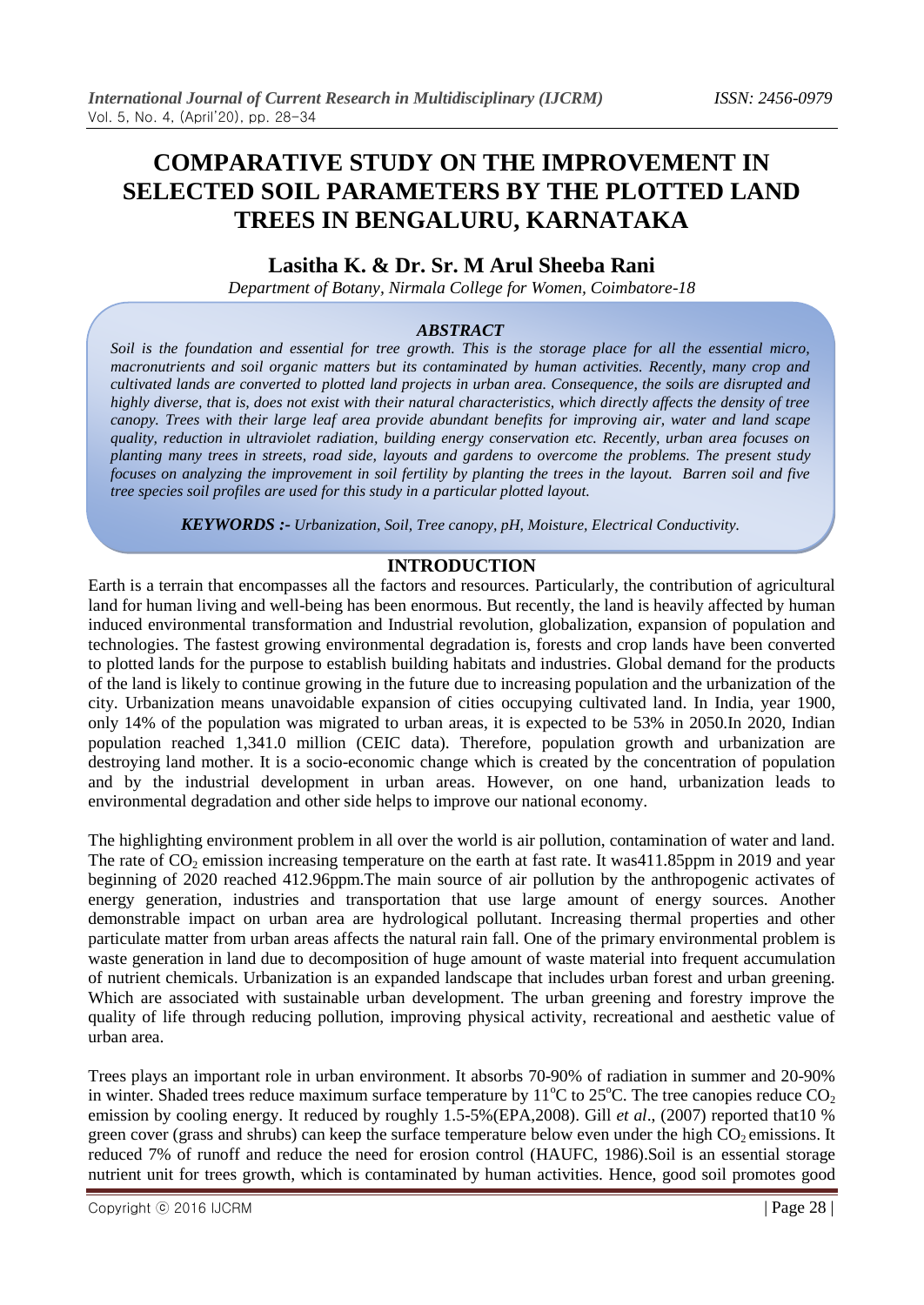vegetative growth such as increase in size and height of trees, numbers of stem, leaves and roots. Though, trees have response to environment and genetically, Environmental factors can inhibit physiological processes of tree growth. Some of the trees has specific genotypes which can adapt to grow in any conditions. Hence selecting the right tree for the right place will enhance growth and longevity of trees in turn its litter will enhance the soil fertility. The aim of the study focuses on soil physical parameter of plotted layout trees. Five different tree species soil were collected to identify soil's pH, moisture, temperature, EC to understand the litters effect on the fertility of soil.

# **MATERIALS AND METHODS**

### **Study area**

Bengaluru is located south eastern part of Karnataka, surrounding area of 741km<sup>2</sup>. Bengaluruencompasses lush green cover with parks, gardens, institutions, defense campus, plots and apartments. It comes under tropical savanna region. The average lowest temperature is  $15^{\circ}$ C and highest  $35^{\circ}$ C.Champion and seth, (1968) reported Bengaluru was classified dry deciduous forest type of vegetation, which had 979 species in 542 genera and 133 families. Ramaswamy and Razi, (1973)) reported that, there are 142 species introduced in Bengaluru over the period of last 150 years for gardening and floriculture in urban area. These species have been adapted to Bengaluru's environment and become heritage trees. All these have enhanced beauty to the landscape and the quality of life. Hence, it is called garden city of India.

Shriram Malhaar, a 30 acre plotted gated community land located in Sarjapura, south-east Bengaluru. Before the layout formation the land was having only 19 trees (10 coconut trees, 5 fruit trees and 4 decorative trees while layout making 821 trees (60 fruit trees, 180 flowering trees and 580 decorative trees) are planted and covered with grass and weeds. Ground water is the source of water for the layout and its just 200 meters away from the Sarjapura lake. The layout is built with all amenities like parks, playgrounds, amphitheater, tar roads, underground electricity and drainage system. In order to conserve the scarce availability of water in and around Bengaluru, the layout has been provided with a state-of-the-art rain water harvesting system. A well designed storm water system has been laid along both sides of the road to collect the rain water and use it for recharging the recharge pits located all over the site. This will recharge the first aquifer and will strengthen the underground water source. The human occupancy of the layout is zero as of now and its home for birds and fauna (Plate 1&2).



Plate 1: Location Map Plate 2: Study Area



### **Sample collection**

For the present study five different trees of different genera such as *Thespesiapopulena(L) Sol.ex Correa, Filliciumdecipens (Wight&Arn.)Thwaites, Acacia auriculiformis A. Cunn. exBenth., Markhamialutea (Benth.) K.Schum. and Tabebuiarosea (Bertol.) Dc*were selected from the project land to find out the physical parameter of soil (pH, moisture, temperature, EC). The tree canopy soilwas collected during the year 2019 (Plate 3,4,5,6 &7)Soil samples were collected separately from the depth of 0-50 cm.Barren land soil is taken from the same plot was kept as control.soil samples were packed in sterile bags,and as soonas possible returned to the laboratory and processed within 2 days.The minerals were analyzed in the standard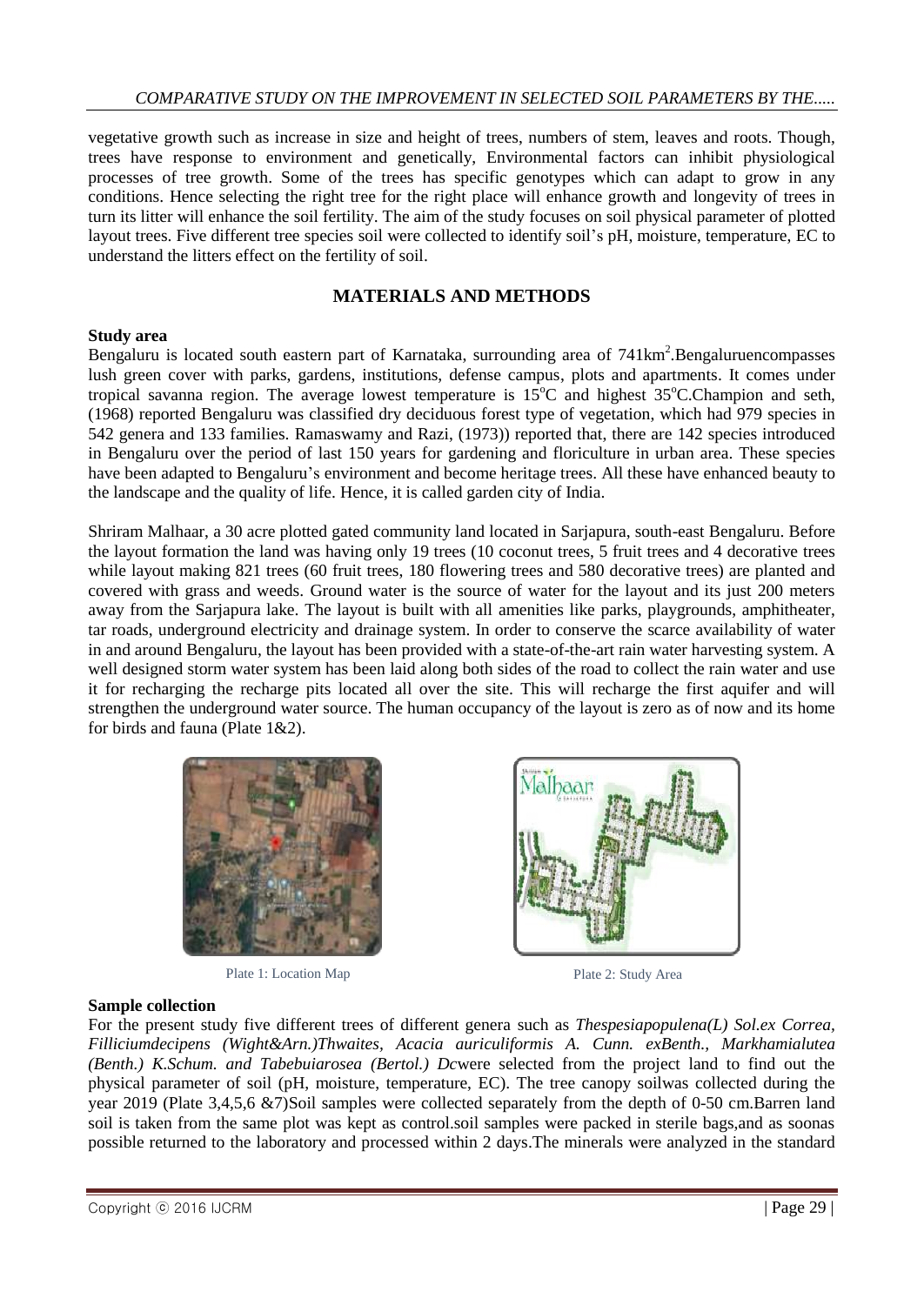laboratory by employing Atomic Absorption Spectrophotometer and the results were represented in Table and Charts.



Sample 1: Plate 3*Thespesia populena (L) Sol.ex Correa*



Sample 2: Plate 4*Fillicium decipens (Wight&Arn.)Thwaites*



Sample 3: Plate 5*Acacia auriculiformis A. Cunn.ex Benth*



Sample 4: Plate 6*Markhamia lutea (Benth.)K.Schum*



Sample 5: Plate 7*Tabebuia rosea(Bertol.)Dc*

# **RESULTS AND DISCUSSION** Table 1 Physical parameters of the selected tree canopy soil.

| <b>Parameters</b> | Barren soil      | <i>Thespesia</i> | <b>Fillicium</b> | Acacia         | <b>Markhamia</b> | Tabebuia       |
|-------------------|------------------|------------------|------------------|----------------|------------------|----------------|
|                   |                  | populena         | decipens         | auriculiformis | <i>lutea</i>     | rosea          |
| pH@25°C           | 6.08             | 6.04             | 5.04             | 6.11           | 5.85             | 5.90           |
| Soil Moisture     | 3.12%            | 6.48%            | 7.64%            | 6.04%          | 10.41%           | 6.14%          |
| <b>EC</b>         | $44.19 \mu s/cm$ | $46.70 \mu s/cm$ | 111.20           | $41.2\mu$ s/cm | $48.70\mu s/cm$  | $57\mu s/cm$   |
|                   |                  |                  | s/cm             |                |                  |                |
| Soil temperature  | $27^{\circ}$ C   | $27^{\circ}$ C   | $27^{\circ}$ C   | $25^{\circ}$ C | $22^{\circ}$ C   | $25^{\circ}$ C |

## **Soil pH**

Soil pH is a factor, that affects growth and survival of the tree because it directly affects the protoplasm of root cell. The optimal soil pH for most of the plants prefer acidic range (5.5-6.5) in which more mineral nutrients are available for plant growth.The result of all five selected tree canopy soil samples was found in the range between (5.04-6.11) respectively, which indicates strong to moderate acidic condition. Among the samples, *Acacia auriculiformis*A.*Cunn.exBenth.,* tree soil observed higher value (6.11).Theless value (5.04) is observed in *Filliciumdecipens*tree soil indicates strongly acidic. Provin et al (2001) observed that the solubility of salts and moisture content affected by soil pH. That means, low soil pH value, have high soluble salt content and thereby high electrical conductivity. Similar results found in *Filliciumdecipens (Wight&Arn.) Thwaites.*Strongly acidic soils, have strong aggregation, good internal drainage and waterholding characteristics (Peter et al 2016). Decrease in soil pH causes an increase biomass allocation to roots. The remaining soil sample shows moderate acidic condition (Table 1& Chart 1). The barren soil (control) shows 6.08 moderately acidic. Comparing tree canopy soil with barren soil has significant similarity.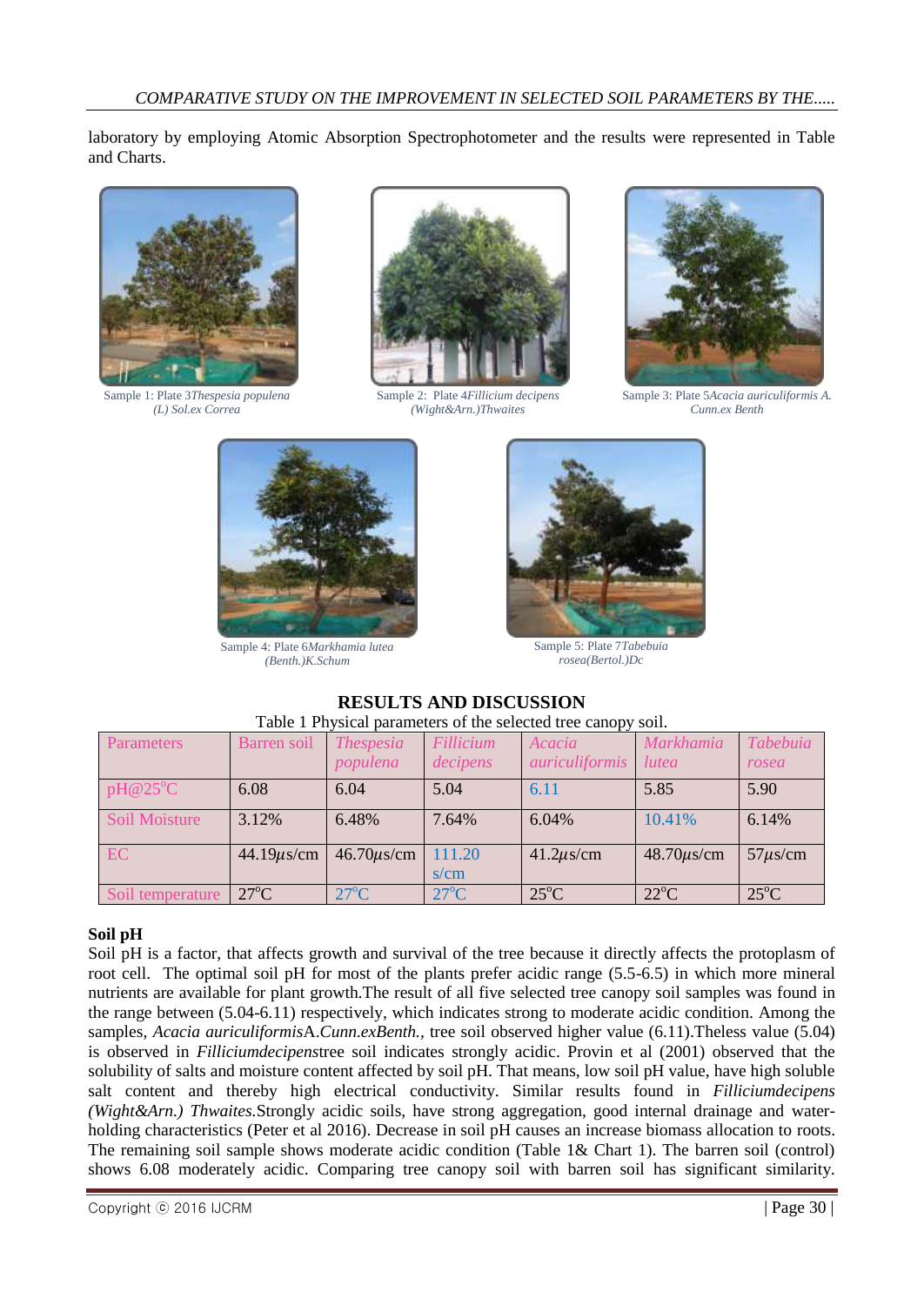However, the present result shows slight points variations among the acidic range (very strong acidic to slightly acidic). This may be due to the solubility of salts and soil moisture. Porębska, *et al* (2008) reported that changes in soil pH depends on soil properties, vegetation, deposition of acidifying materials and weather conditions (temperature and moisture). The average range of soil pH is from 4-8. But, each tree species has specific range for optimal growth. It can vary during the growth season. pH USDA (1998) reported that temperature is one of the reason for change in the chemical activity of the soil, at the standard temperature of  $25^{\circ}$ C, most of the pH measurements correction may happen. It may also vary based on the soil depth.



Chart 1: Physical parameter of soil pH

## **Soil moisture**

Trees attain most of their water from the soil. Which is held in the soil pores in liquid, solid and vapour state (Scott and Maitre, 1998). The physiological processes of germination,photosynthesis,respiration and nutrition are ultimately bound up with moisture. Generally, soil moisture ranges from 10%-45%. Soil water dissolve salts and make up soil solution, which is important medium for supply of nutrients to growing plants. soil moisture regulates temperature. A lack of soil water will also diminish nutrient availability by reducing microbial activity, which is responsible for the liberation of nitrogen, phosphorus and sulfur from soil organic matter. Decreasing water uptake reduce the rate of photosynthesis. Tree plays important role in water stress detection and irrigation management. The Results showed that the soil moisture was the lowest for barren soil (3.12%), and highest for *Markhamialutea(Benth.)K.Schum*. (10.41%). (Table 1 & Chart 2). There are many reasons for the higher to lower level of soil moisture. It depends on availability of organic carbon obtained from the annual return of leaf litter. Therefore, as the level of organic matter increases in a soil, the water holding capacity also increases, due to the affinity of organic matter for water. Therefore, soil moisture helps to identify the adequate amount of water needed for tree growth. When the Plant get optimum soil moisture, it can readily absorb the water which is an important medium for supply of nutrients to growing plants.

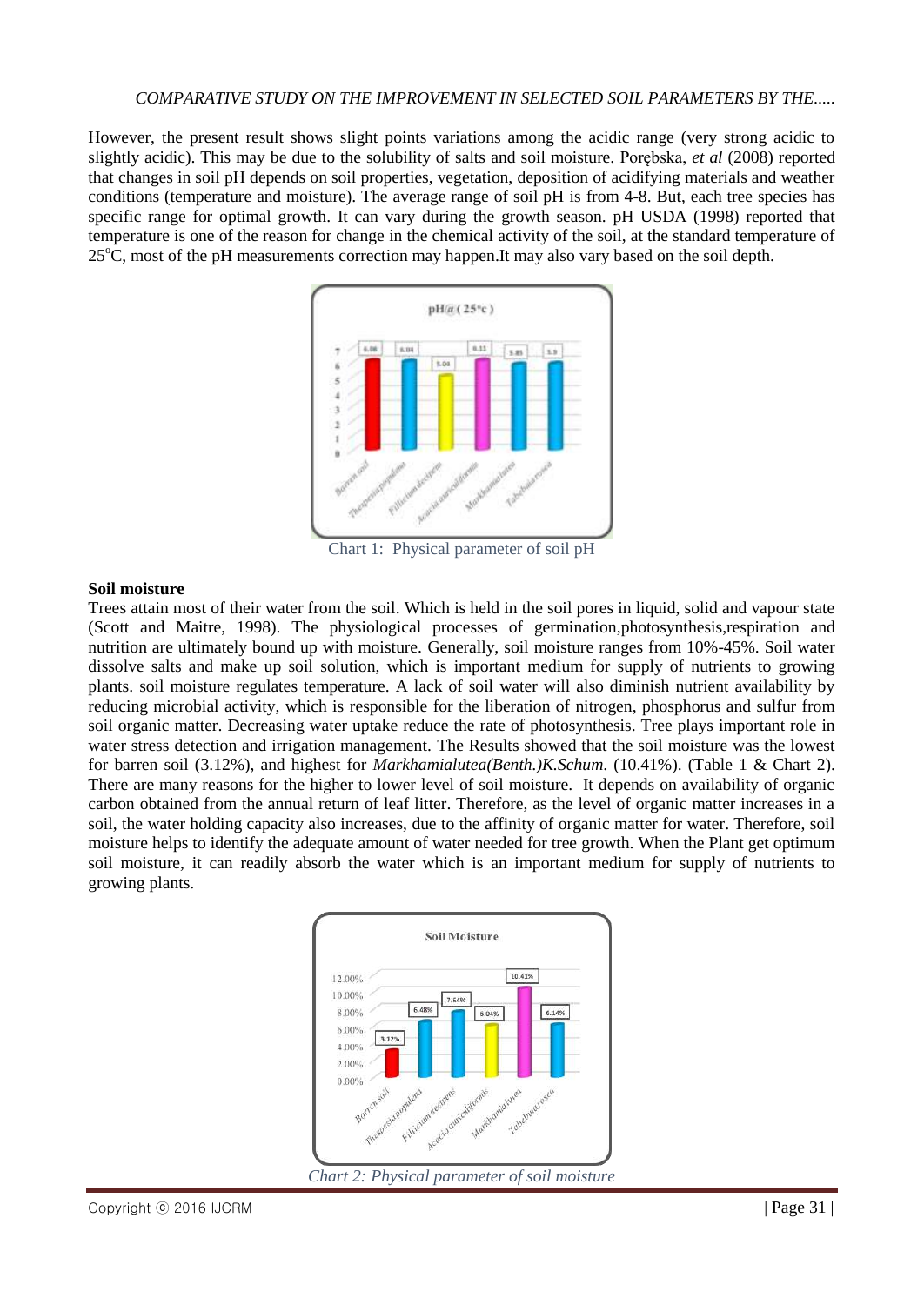### **Soil electrical conductivity**

Soil EC is assist to measure the amount of salinity in the soil. It is important to identify, all the influencing factors affecting the soil. EC increases with increasing moisture content in the soil. Increase in Temperature increases the EC due to ions agitation. Increase in temperature by  $1^{\circ}$ C will increase the electrical conductive by 2.02% (Campbell, Bower and Richards, 1948). Low soil pH value has high soluble salt content and thereby it has high electrical conductivity.The metal minerals such as Manganese, zinc etc. conduct current through electronic conduction through the movement of ions in the fluid. The highest value of EC among the tree species is *Filliciumdecipens(Wight&Arn.) Thwaitesshows* 111.20  $\mu$ s/cm which has high temperature, low soil pH and moderate moisture. The lowest is *Acacia auriculiformis A. Cunn.exBenth*41.2  $\mu$ s/cm.The barren soil shows 44.19 $\mu$ s/cm. (Table 1 & Chart 3)The quality and quantity of water and texture of the soil has a significant effect on electrical conductivity.



Chart 3: Physical parameter of soil EC

### **Soil temperature**

Soil temperature plays key role in all biochemical process and regulates trees shoot growth, root growth, respiration, nutrient uptake, microbial activity, decomposition, etc., It helps to determinesoil surface temperature and water balance. It directly or indirectly affects soil moisture, aeration, nutrients and governs soil properties etc.As per the present study, the range is between  $(22^{\circ}-27^{\circ})$  (Table 1 & Chart 4).*Markhamialutea(Benth.) K.Schum.* soil has low temperature (22<sup>o</sup>C), and *Thespesiapopulena(L) Sol.ex Correa, Filliciumdecipens (Wight&Arn.) Thwaites, showed highest temperature(27<sup>o</sup>C). The control (Barren* soil) shows 27<sup>o</sup>C. At lower temperature, there is a decrease in microbial activities and biochemical process due to which, organic matter decomposes slowly. On the other hand, increase in soil temperature increases the microbial activities and bio chemical process which in turn increases the organic matter decomposition and the value of soil pH. (Fang, 2005;Menzies et al,2003).The same observation found in our result for *Thespesiapopulena(L) Sol.ex Correa*soil*.* Balakrishnansandikar (2013) reported that the maximum metabolic activities and absorption of water take place between  $20^{\circ}$ C -30<sup>o</sup>C. As our result shows the same range which means all the samples are in optimal temperature for the maximum metabolic activities. However, the optimal changes may vary species to species and changes may occur based on physical and chemical factors.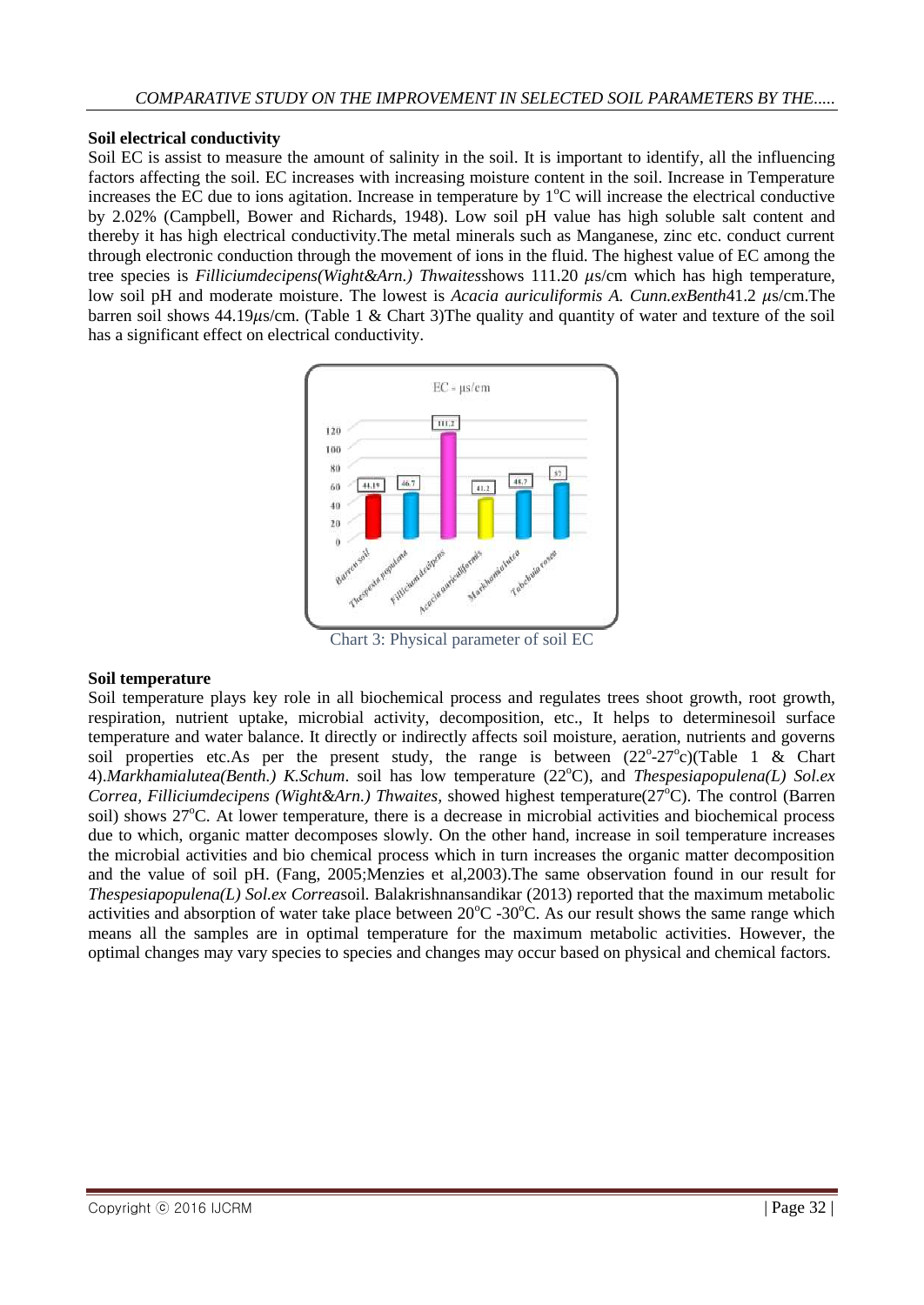

*Chart 4: Physical parameter of soil temperature*

## **CONCLUSION**

Over the recent decades, soil has been contaminated due to various urban activities.The only solution to overcome these problems is to plant many trees. As our result shows, compared to barren soil there is a significant improvement in pH, Moisture and Electrical conductivity of the soil under the tree canopies. This observation shows that the fertility of the soil improved by microbial activity on the tree litters. Trees helps to control soil erosion, improves water holding capacity, reduces Co2, reduces atmospheric temperature, helps arboreal species, adds beauty to the soring environment. Urbanization is unavoidable but urban greening can improve urban lifestyle. As the quote says "We have not inherited the earth from our ancestors. We have merely borrowed it from our children". We have to take care of our mother nature for our children.

# **REFERENCE:**

- [1] Balkrishna, M Sandikar (2013). Applied Microbiology, Himalaya Publishing House pvt.Ltd.,pp.4- 14. ISBN: 978-93-5097-577-0.
- [2] Campbell, R. B., Bower, C.A, & Richards, L.A. (1948). Change of electrical conductivity with temperature and the relation of osmotic pressure of electrical conductivity and ion concentration for soil extracts. *Soil science society of America Proceedings*,13, 66-69.
- [3] Csonka, L. N.1989. Physiological and genetic responses of bacteria to os- motic stress. *Microbiol. Rev*. **53:**121–147.
- [4] Fang CM, Smith P, MonorieffJB,et al. Similar response of cabile and resistant soil organic matter pools to changes in temperature. *Nature*.2005;436:881-883.
- [5] Killham K Amato M Ladd JN (1993). Effect of substrate location in soil and soil pore-water regime on carbon turnover. *Soil BiolBiochem* 25: 57–62.
- [6] Mensies N, Gillman G. Plant growth limitation and nutrient loss following piled burning in slash and burn agriculture*. NutrCycl A groecosyst*, 2003;65(1):23-33.
- [7] Ochsnor TE, Horton R, Ren T.A new prespective on soil thermal properties. *Soil science society of American journal*.2001;65(6):1641-1647.
- [8] Porębska G, ApoloniaOstrowska A, Borzyszkowski J. Changes in the soil sorption complex of forest soils in Poland over the past 27 years. *Sci Total Environ*. 2008; 399: 105–112. pmid:18485449
- [9] Ramaswamy S.V. and Razi B.A. (1973). Flora of Bangalore District, Bangalore Press.
- [10] Schneider S.H. (1989). The changing climate. *Scientific American*, 120:70-79.
- [11] Scott, and Maitre. 1998. Interaction between vegetation and groundwater Research priorities for South Africa 730/1/98.
- [12] Stark JM Firestone MK (1995) Mechanisms for soil moisture effects on activity of nitrifying bacteria. *Appl Environ Microbiol*61: 218–221.
- [13] Susannah Gill,J.F.Handley, Roland Ennos, Stephan pauleit. Adapting cities for climate change: the role of the green infrastructure.2007.33(1):115-133.
- [14] Zhou J Xia B Treves DS Wu LY Marsh TL O'Neill RV Palumb AV TiedjeJM(2002) Spatial and resource factors influencing high microbial diversity in soil. *Appl Environ Microbiol*68: 326–334.